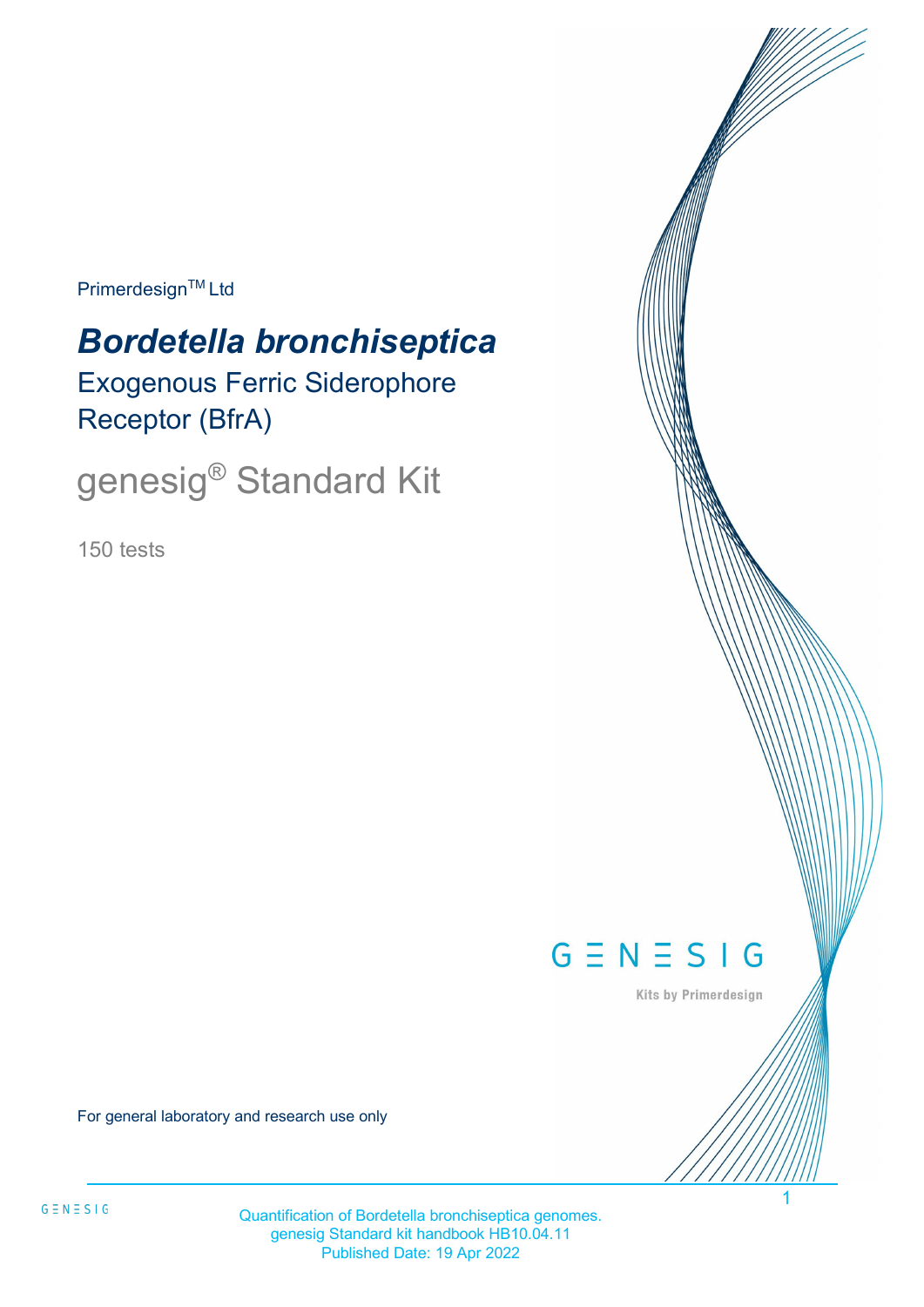### Introduction to *Bordetella bronchiseptica*

*Bordetella bronchiseptica* is a gram negative, aerobic obligate bacterium from the genus *Bordetella* which also consists of *B. pertussis* and *B. parapertussis*. *B. pertussis* and *B. parapertussis* are both known as causative agents of whooping cough in humans [1]. *B. bronchiseptica* was first isolated and identified in 1910 in cases of respiratory disease of canines [2]. *B. bronchiseptica* is both a commensal and opportunistic bacterium that can colonise the respiratory tract and cause diseases in a wide range of domesticated mammals such as kennel cough in dogs [2]. *B. bronchiseptica* was originally named *Bacillus bronchicanis*, and originally isolated and identified from respiratory tracts of dogs infected with distemper [2].

Human infections occur through zoonotic transfer from contact with infected animals and usually occur in immunocompromised individuals [3]. Clinical presentation of *B. bronchiseptica* infection in humans is seen as mostly respiratory diseases such as pneumonia and bronchitis, and in rare cases meningitis can occur [4]. Humans who are in contact with animals that have recently been inoculated with a live attenuated *B. bronchiseptica* vaccine can also become infected with the bacterium [5].

There is a high incidence of *B. bronchiseptica* infection in kennels and pig farms. In dogs, the bacterium overwhelms the respiratory cilia and causes them to lose their beating motion, which allows them to be more susceptible to secondary infections from other opportunistic pathogens [5]. Symptoms of infection in other animals can range from snuffles in rabbits, atrophic rhinitis in swine and pneumonia in guinea pigs )[summarised in 5].

#### References

- 1. Goodnow, R. A. 1980. "Biology of Bordetella Bronchiseptica." Microbiological Reviews 44 (4): 722. [https://doi.org/10.1128/mmbr.44.4.722-738.1980.](https://doi.org/10.1128/mmbr.44.4.722-738.1980)
- 2. Ferry, N. 1911. "Etiology of Canine Distemper on JSTOR." The Journal of Infectious Diseases Vol. 8, No. 4. 1911. [https://www.jstor.org/stable/30074785?seq=1.](https://www.jstor.org/stable/30074785?seq=1)
- 3. Woolfrey, B. F., and J. A. Moody. 1991. "Human Infections Associated with Bordetella Bronchiseptica." Clinical Microbiology Reviews 4 (3): 243[. https://doi.org/10.1128/CMR.4.3.243](https://doi.org/10.1128/CMR.4.3.243)
- 4. Radcliffe, C., Lier, A., Doilicho, N., Parikh, S and Kaddouh, F. 2020. "Bordetella Bronchiseptica: A Rare Cause of Meningitis." BMC Infectious Diseases 20 (1): 1–4. <https://bmcinfectdis.biomedcentral.com/articles/10.1186/s12879-020-05668-2>
- 5. Muhammad, A., Kassmannhuber, J., Rauscher, M., Falcon, A. A, Wheeler, D.W. Zhang, A.A., Lubitz, P., and Lubitz, W. 2019. "Subcutaneous Immunization of Dogs With Bordetella Bronchiseptica Bacterial Ghost Vaccine." Frontiers in Immunology 10 (JUN): 1377. [https://doi.org/10.3389/FIMMU.2019.01377.](https://doi.org/10.3389/FIMMU.2019.01377)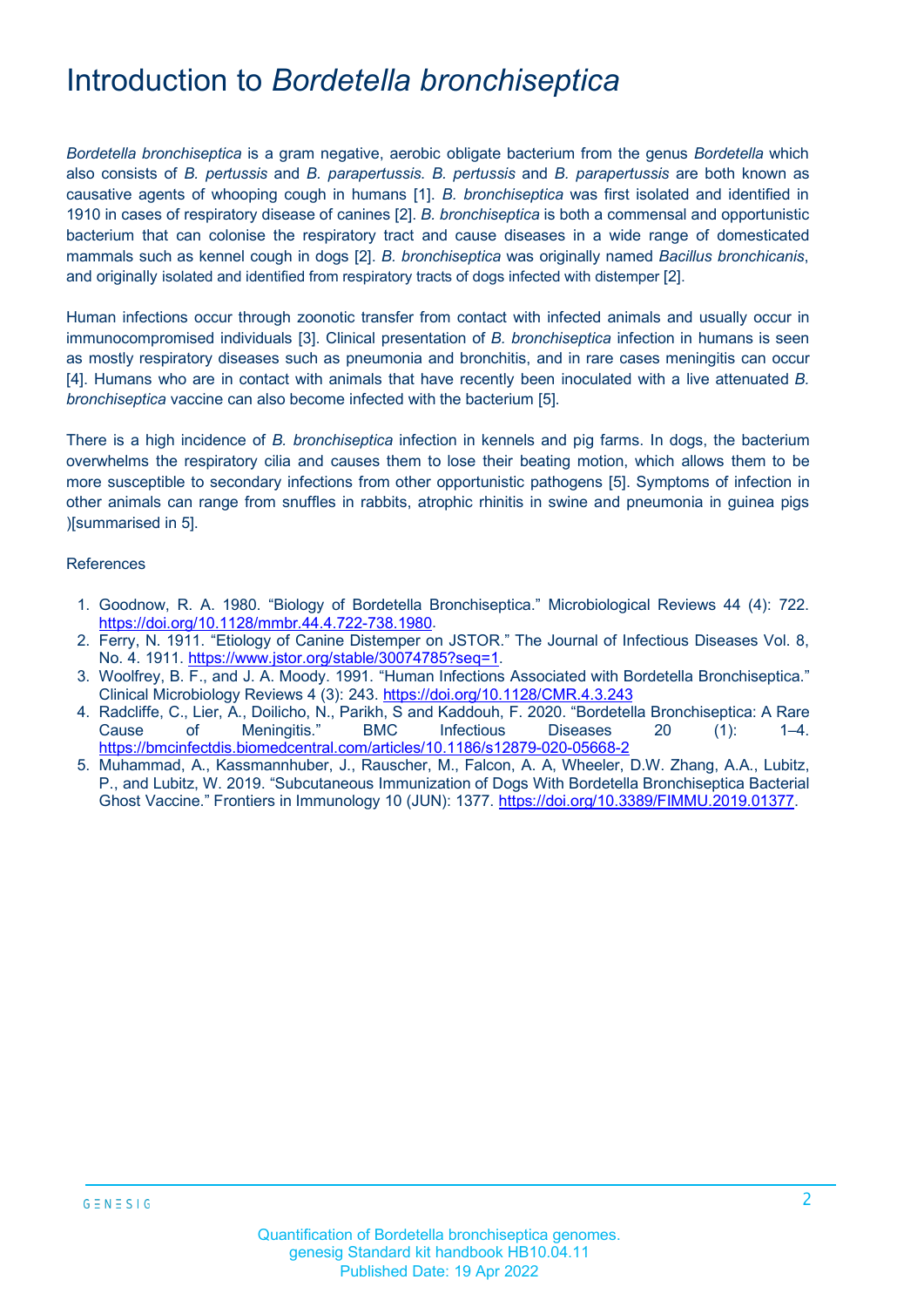# **Specificity**

The Primerdesign genesig Kit for *Bordetella bronchiseptica* (*B. bronchiseptica*) genomes is designed for the *in vitro* quantification of *B. bronchiseptica* genomes. The kit is designed to have a broad detection profile.Specifically, , the primers represent 100% homology with over 95% of the NCBI database reference sequences available at the time of design.

The dynamics of genetic variation means that new sequence information may become avaible after the initial design. Primerdesign periodically reviews the detection profiles of our kits and when required releases new versions.

If you require further information or have a specific question about the detection profile of this kit, then please send an email to [enquiry@primerdesign.co.uk a](mailto:enquiry@primerdesign.co.uk)nd our bioinformatics team will answer your question.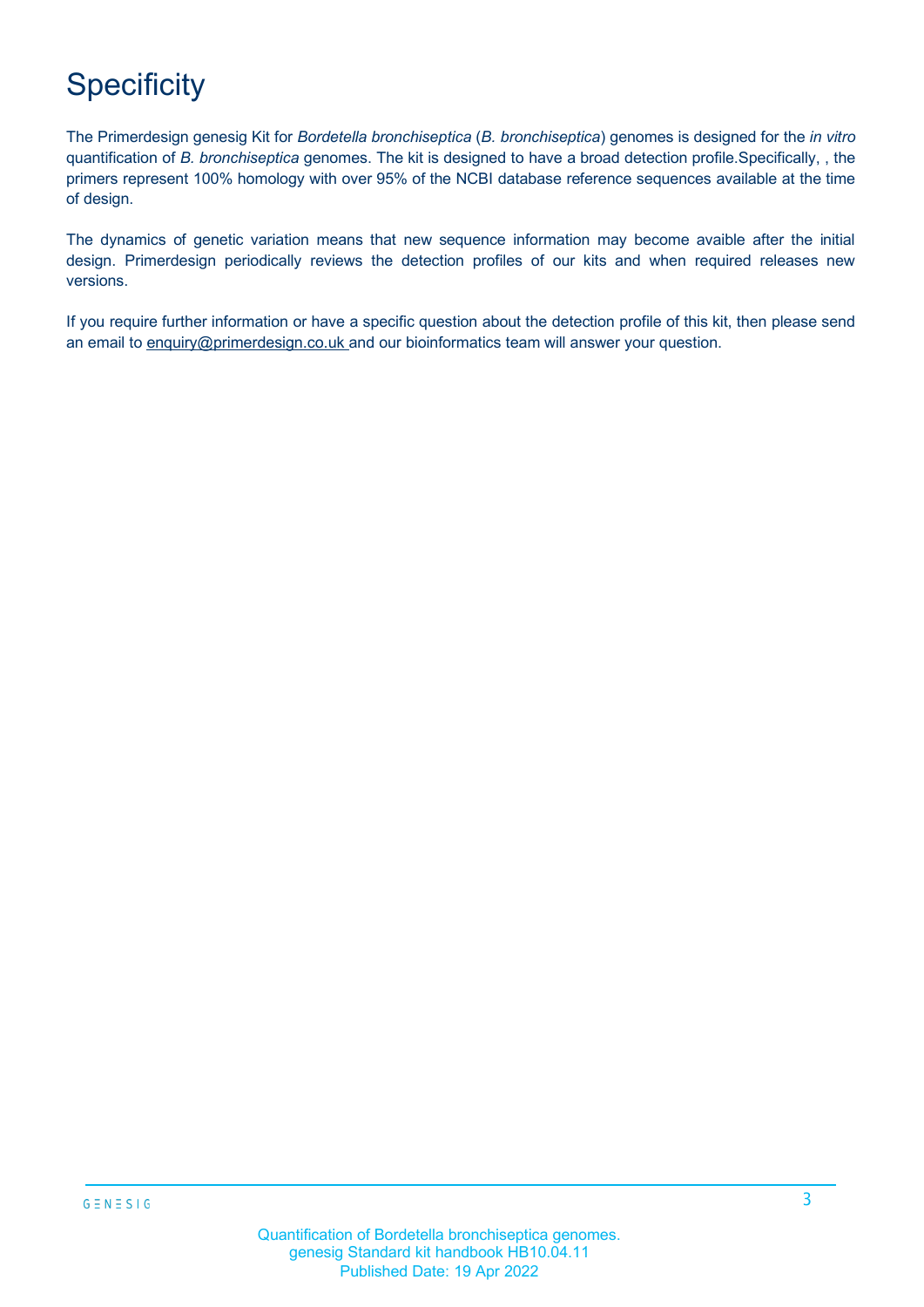# Kit contents

- *B. bronchiseptica***-specific primer/probe mix (150 reactions BROWN)** FAM-labelled
- *B. bronchiseptica* **positive control template (for Standard curve RED)**
- **RNase/DNase-free water (WHITE)**

for resuspension of primer/probe mixes

• **Template preparation buffer (YELLOW)**

for resuspension of positive control template and standard curve preparation

## Reagents and equipment to be supplied by the user

#### **Real-time PCR Instrument**

#### **Extraction kit**

This kit is recommended for use with genesig Easy DNA/RNA extraction kit. However, it is designed to work well with all processes that yield high quality RNA and DNA with minimal PCR inhibitors.

#### **oasig™ lyophilised or Precision®PLUS 2X qPCR Master Mix.**

This kit is intended for use with oasig or PrecisionPLUS 2X qPCR Master Mix.

**Pipettors and Tips** 

**Vortex and centrifuge**

**Thin-walled 0.1 ml PCR reaction tubes**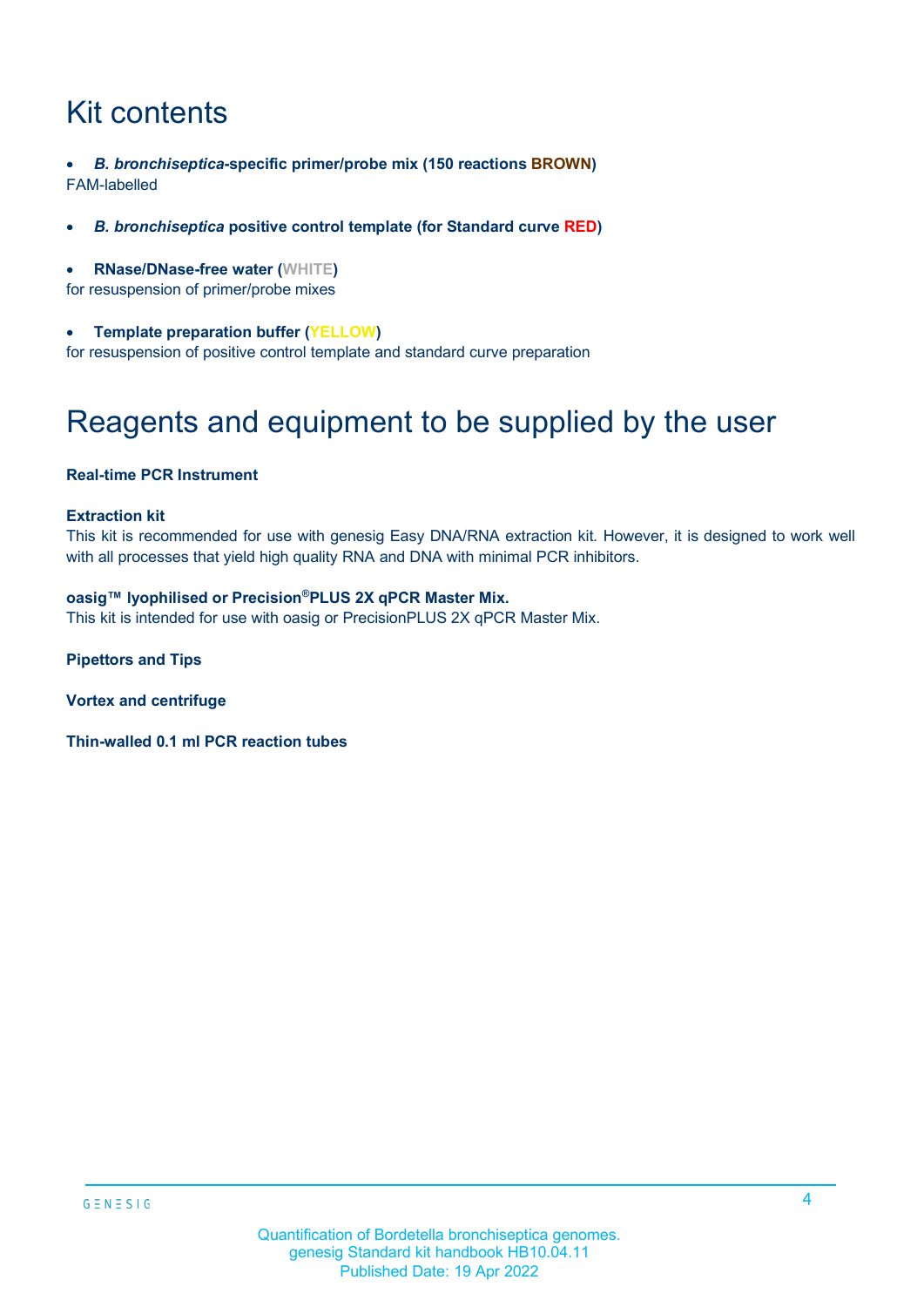# Kit storage and stability

This kit is stable at room temperature but should be stored at -20°C on arrival. Once the lyophilised components have been resuspended, they should not be exposed to temperatures above -20°C for longer than 30 minutes at a time and unnecessary repeated freeze/thawing should be avoided. The kit is stable for six months from the date of resuspension under these circumstances.

If a standard curve dilution series is prepared, this can be stored frozen for an extended period. If you see any degradation in this serial dilution, a fresh standard curve can be prepared from the positive control.

Primerdesign does not recommend using the kit after the expiry date stated on the pack.

### Suitable sample material

All kinds of sample material suited for PCR amplification can be used. Please ensure the samples are suitable in terms of purity, concentration, and DNA integrity Always run at least one negative control with the samples. To prepare a negative control, replace the template DNA sample with RNase/DNase-free water.

### Dynamic range of test

Under optimal PCR conditions genesig *B. bronchiseptica* detection kits have very high priming efficiencies of >90% and can detect less than 100 copies of target template.

### Notices and disclaimers

This product is developed, designed and sold for research purposes only. It is not intended for human diagnostic or drug purposes or to be administered to humans unless clearly expressed for that purpose by the Food and Drug Administration in the USA or the appropriate regulatory authorities in the country of use. During the warranty period Primerdesign genesig detection kits allow precise and reproducible data recovery combined with excellent sensitivity. For data obtained by violation to the general GLP guidelines and the manufacturer's recommendations the right to claim under guarantee is expired. PCR is a proprietary technology covered by several US and foreign patents. These patents are owned by Roche Molecular Systems Inc. and have been sub-licensed by PE Corporation in certain fields. Depending on your specific application you may need a license from Roche or PE to practice PCR. Additional information on purchasing licenses to practise the PCR process may be obtained by contacting the Director of Licensing at Roche Molecular Systems, 1145 Atlantic Avenue, Alameda, CA 94501 or Applied Biosystems business group of the Applera Corporation, 850 Lincoln Centre Drive, Foster City, CA 94404. In addition, the 5' nuclease assay and other homogeneous amplification methods used in connection with the PCR process may be covered by US Patents 5,210,015 and 5,487,972, owned by Roche Molecular Systems, Inc, and by U.S. Patent 5,538,848, owned by The Perkin-Elmer Corporation.

### **Trademarks**

Primerdesign™ is a trademark of Primerdesign Ltd. genesig® is a registered trademark of Primerdesign Ltd.

The PCR process is covered by US Patents 4,683,195, and 4,683,202 and foreign equivalents owned by Hoffmann-La Roche AG. BI, ABI PRISM® GeneAmp® and MicroAmp® are registered trademarks of the Applera Genomics (Applied Biosystems Corporation). BIOMEK® is a registered trademark of Beckman Instruments, Inc.; iCycler™ is a registered trademark of Bio-Rad Laboratories, Rotor-Gene is a trademark of Corbett Research. LightCycler™ is a registered trademark of the Idaho Technology Inc. GeneAmp®, TaqMan® and AmpliTaqGold® are registered trademarks of Roche Molecular Systems, Inc., The purchase of the Primerdesign™ reagents cannot be construed as an authorisation or implicit license to practice PCR under any patents held by Hoffmann-LaRoche Inc.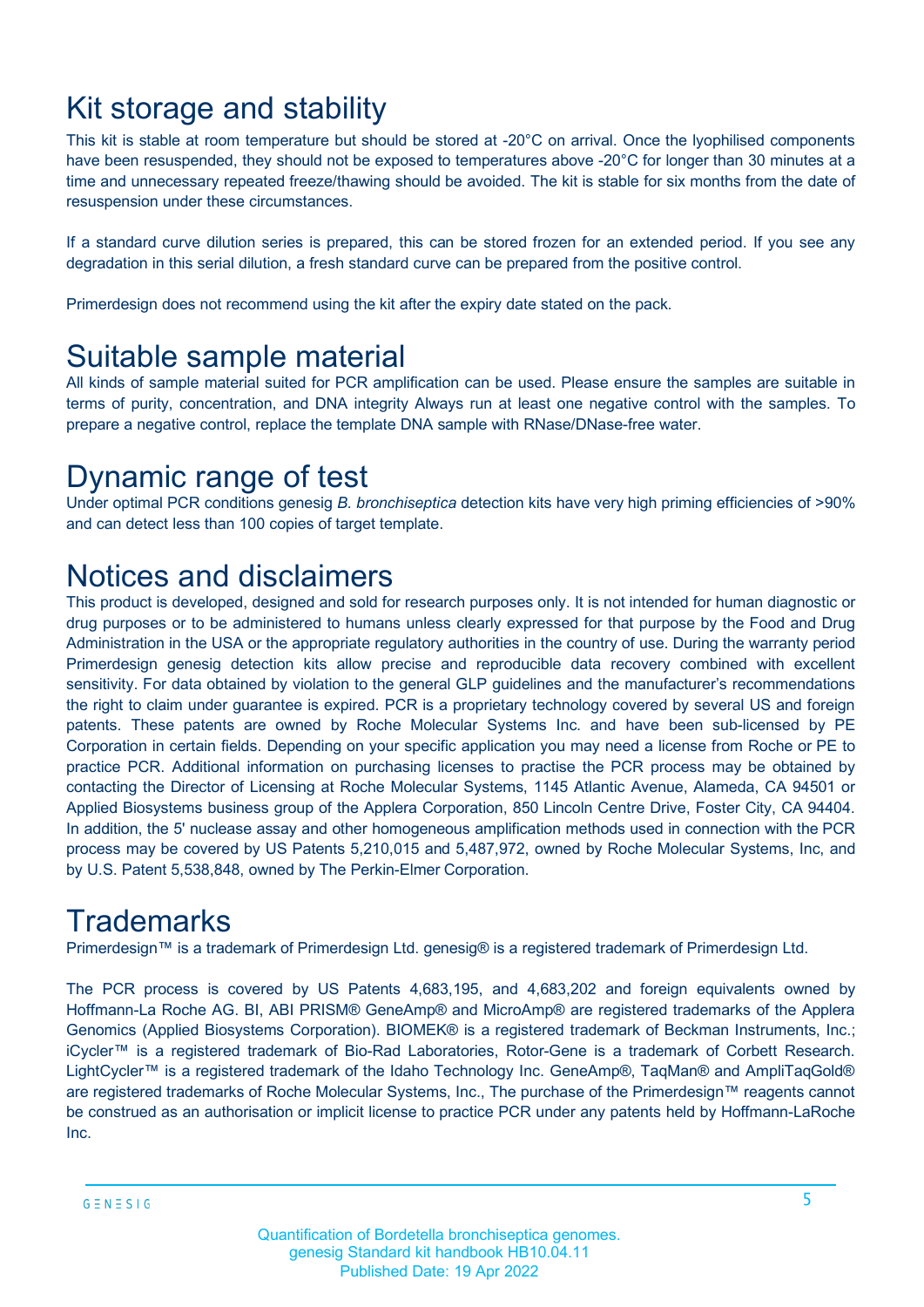# Principles of the test

#### **Real-time PCR**

A *B. bronchiseptica*-specific primer and probe mix is provided, and this can be detected through the FAM channel.

The primer and probe mix provided exploits the so-called TaqMan® principle. During PCR amplification, forward and reverse primers hybridise to the *B. bronchiseptica* DNA. A fluorogenic probe is included in the same reaction mixture, which consists of a DNA probe labelled with a 5`-dye and a 3`-quencher. During PCR amplification, the probe is cleaved, and the reporter dye and quencher are separated. The resulting increase in fluorescence can be detected on a range of qPCR platforms.

#### **Positive control**

For copy number determination and as a positive control for the PCR set-up, the kit contains a positive control template. This can be used to generate a standard curve of *B. bronchiseptica* copy number / Cq value. Alternatively, the positive control can be used at a single dilution where full quantitative analysis of the samples is not required. Each time the kit is used, at least one positive control reaction must be included in the run. A positive result indicates that the primers and probes for detecting the target *B. bronchiseptica* gene worked properly in that particular experimental scenario. If a negative result is obtained, the test results are invalid and must be repeated. Care should be taken to ensure that the positive control does not contaminate any other kit component, which would lead to false-positive results. This can be achieved by handling this component in a post-PCR environment. Care should also be taken to avoid cross-contamination of other samples when adding the positive control to the run. This can be avoided by sealing all other samples and negative controls before pipetting the positive control into the positive control well.

#### **Negative control**

To validate any positive findings, a negative control reaction should be included every time the kit is used. For this reaction, the RNase/DNase-free water should be used instead of the template. A negative result indicates that the reagents have not become contaminated while setting up the run.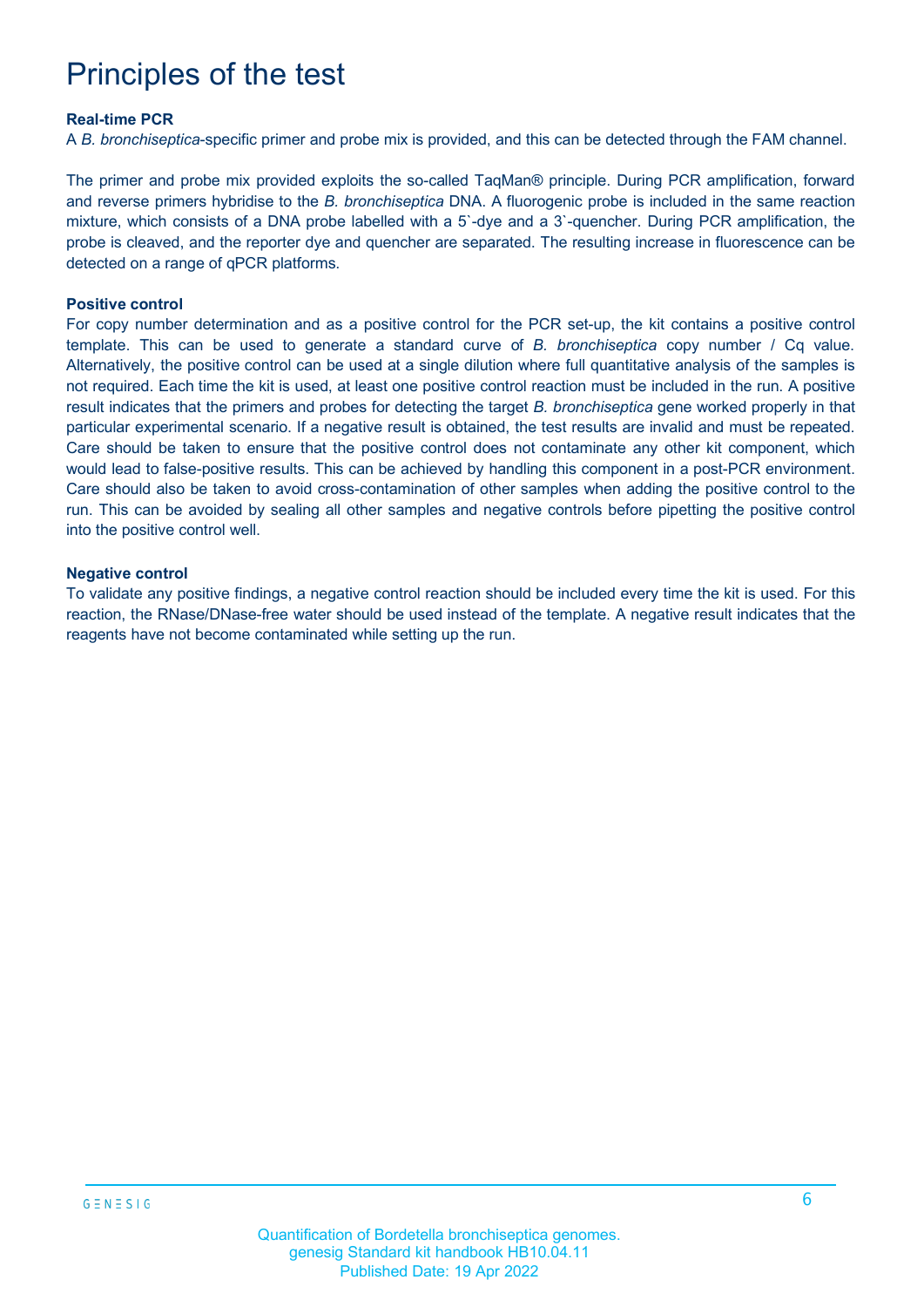# Resuspension protocol

To mimimise the risk of contamination with foreign DNA, we recommend that all pipetting be performed in a PCR clean environment. Ideally, this would be a designated PCR lab or PCR cabinet. Filter tips are recommended for all pipetting steps.

#### **1. Pulse-spin each tube in a centrifuge before opening.**

This will ensure that lyophilised primer and probe mix is in the base of the tube and is not spilt upon opening the tube.

### **2. Resuspend the primer/probe mixes in the RNase/DNase-free water supplied, according to the table below:**

To ensure complete resuspension, vortex each tube thoroughly.

| Component - resuspend in water             | <b>Volume</b> |
|--------------------------------------------|---------------|
| B. bronchiseptica primer/probe mix (BROWN) | 165 ul        |

#### **3. Resuspend the internal control template and positive control template in the template preparation buffer supplied, according to the table below:**

To ensure complete resuspension, vortex each tube thoroughly.

| Component - resuspend in template preparation buffer | <b>Volume</b> |
|------------------------------------------------------|---------------|
| B. bronchiseptica Positive Control Template (RED) *  | $500$ µl      |

\* This component contains a high copy number template and is a VERY significant contamination risk. It must be opened and handled in a separate laboratory environment, away from the other components.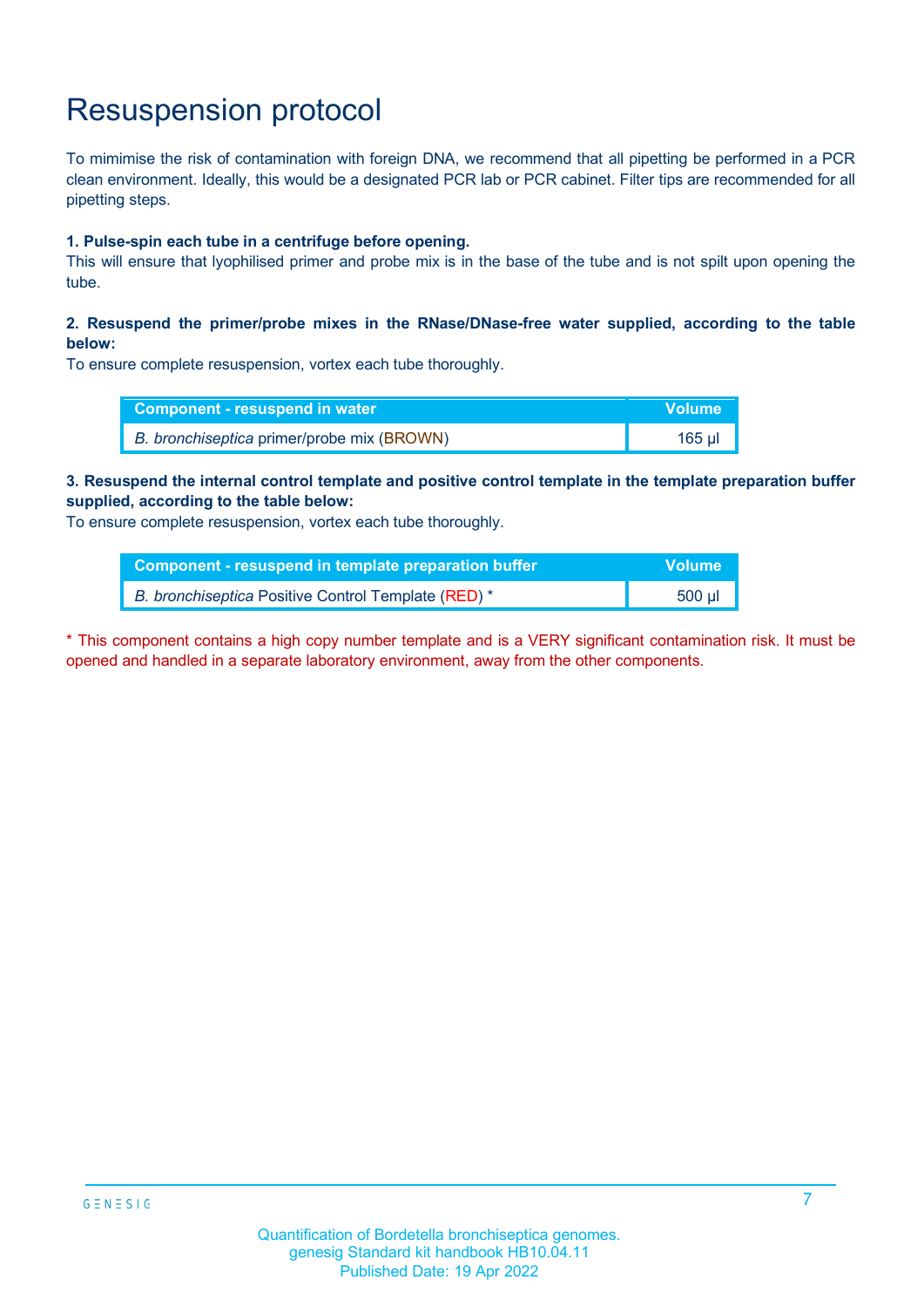# qPCR detection protocol

**1. For each DNA sample, prepare a reaction mix according to the table below:** Include sufficient reactions for positive and negative controls.

| <b>Component</b>                           | Volume |
|--------------------------------------------|--------|
| oasig or PrecisionPLUS 2X qPCR Master Mix  | 10 ul  |
| B. bronchiseptica primer/probe mix (BROWN) | 1 ul   |
| RNase/DNase-free water (WHITE)             | 4 µl   |
| <b>Final Volume</b>                        | 15 ul  |

- **2. Pipette 15 µl of this mix into each well according to your qPCR experimental plate set-up.**
- **3. Prepare DNA templates for each of your samples.**
- **4. Pipette 5 µl of DNA template into each well, according to your experimental plate set-up.** For negative control wells use 5µl of RNase/DNase-free water. The final volume in each well is 20 µl.
- **5. If a standard curve is included for quantitative analysis, prepare a reaction mix according to the table below:**

| <b>Component</b>                          | <b>Volume</b> |
|-------------------------------------------|---------------|
| oasig or PrecisionPLUS 2X qPCR Master Mix | 10 µl         |
| B. bronchisepica primer/probe mix (BROWN) | 1 µI          |
| RNase/DNase-free water (WHITE)            | 4 µI          |
| <b>Final Volume</b>                       | 15 ul         |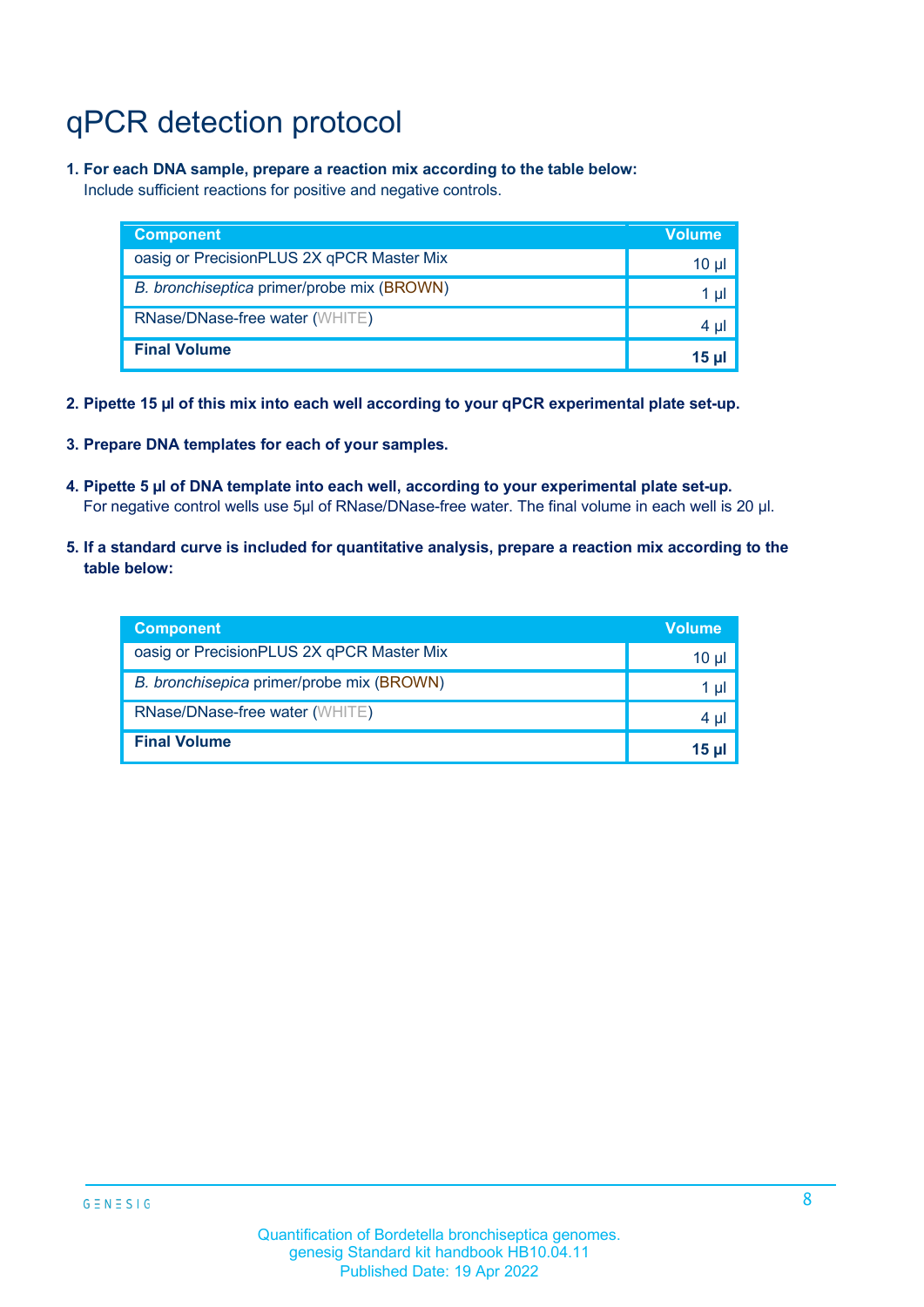### **6. Preparation of standard curve dilution series.**

- a) Pipette 90 µl of template preparation buffer into 5 tubes and label 2-6
- b) Pipette 10 µl of Positive Control Template (RED) into tube 2
- c) Vortex thoroughly
- d) Change pipette tip and pipette 10 µl from tube 2 into tube 3
- e) Vortex thoroughly

Repeat steps d) and e) to complete the dilution series

| <b>Standard Curve</b>         | <b>Copy Number</b>     |
|-------------------------------|------------------------|
| Tube 1 Positive control (RED) | $2 \times 10^5$ per µl |
| Tube 2                        | $2 \times 10^4$ per µl |
| Tube 3                        | $2 \times 10^3$ per µl |
| Tube 4                        | $2 \times 10^2$ per µl |
| Tube 5                        | 20 per µl              |
| Tube 6                        | 2 per µl               |

**7. Pipette 5 µl of the standard template into each well for the standard curve according to your experimental plate set-up.**

The final volume in each well is 20 µl.

## qPCR amplification protocol

Amplification conditions using oasig or PrecisionPLUS 2X qPCR Master Mix.

| <b>Step</b>        |                          | <b>Time</b>     | Temp  |
|--------------------|--------------------------|-----------------|-------|
|                    | Enzyme activation        | 2 min           | 95 °C |
| <b>Cycling x50</b> | Denaturation             | 10 <sub>s</sub> | 95 °C |
|                    | <b>DATA COLLECTION *</b> | 60 s            | 60 °C |

\* Fluorogenic data should be collected during this step through the FAM channel.